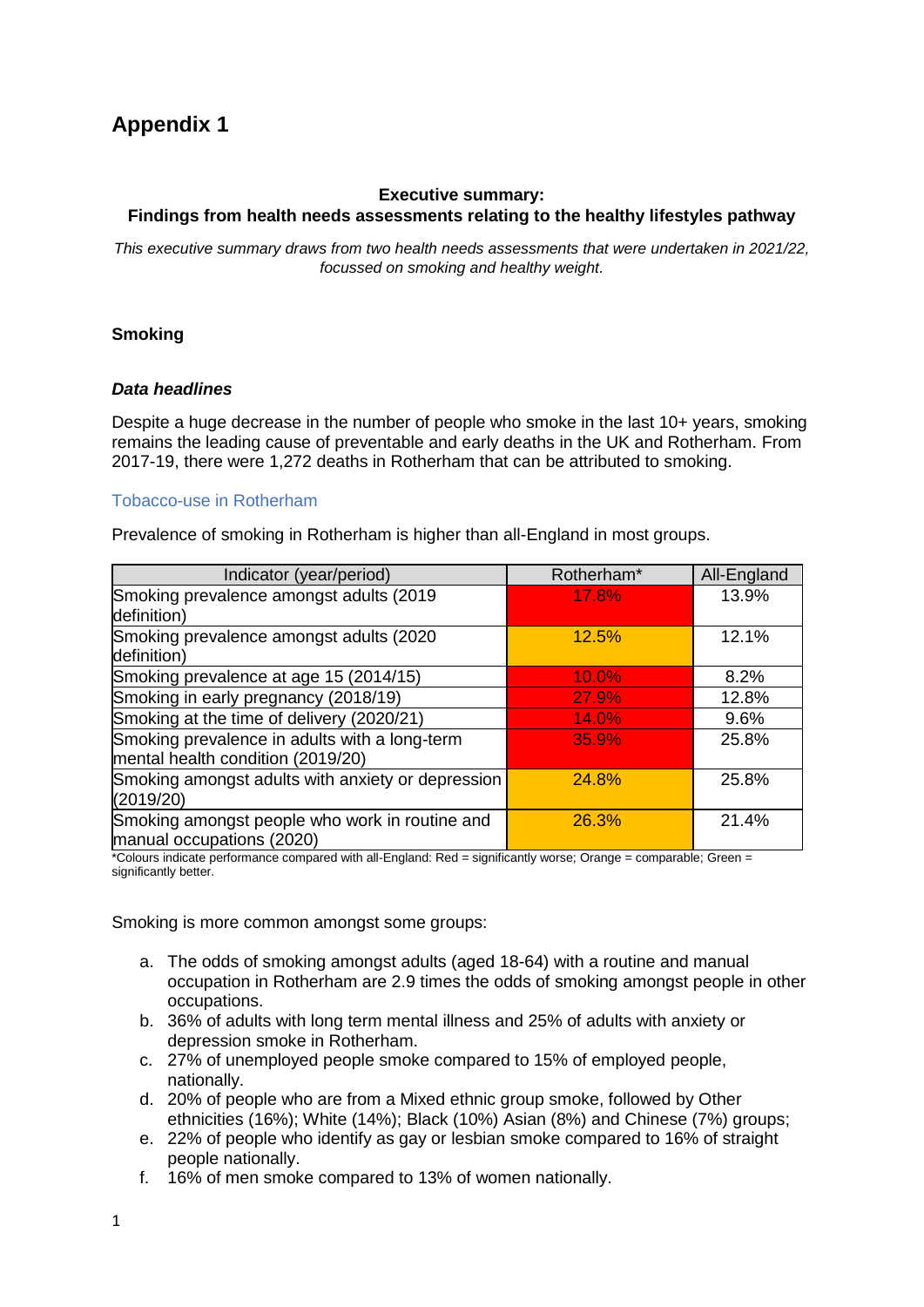#### Impact of tobacco-use in Rotherham

From 2017-19, there were 1,272 smoking attributable deaths in Rotherham – a rate of 271 deaths per 100,000 population. This is significantly worse than the England rate of 202 or the Yorkshire and the Humber rate of 239 deaths per 100,000 population.

An estimated 13,836 Disability Adjusted Life Years (DALYs) in Rotherham were caused by smoking in 2019 alone. This accounts for 16% of all DALYs in Rotherham - making smoking the single greatest contributor to the total burden of disease locally.

### *Reflections on the current system*

### Primary prevention

Primary prevention involves minimising the number of people who take up smoking.

- In accordance with national requirements, schools in Rotherham incorporate teaching on smoking as part of the Personal, Social and Health Education.
- In 2019, a local *Smoke-free Toolkit* was launched to support primary schools to develop smoke-free policies. There are no centrally held records of policy implementation, and there have been no coordinated efforts to roll out the kit to secondary schools (although some schools locally do have policies).
- Historically, RMBC's Trading Standards team have conducted age verification checks via test purchases to tackle underage sales of tobacco. However, no such programme is currently in place due to resourcing constraints.

### Promoting quitting and supporting stopping smoking

Getting support quitting through smoking services or using nicotine replacement therapy (NRT) increases chances of success by up to 300%.

### **In the community:**

- *Get Healthy Rotherham* provide free behaviour change support and pharmacotherapy to local smokers to aid quitting.
- 66% of people referred to the service from 2018-21 were from the most deprived groups. 72% of referrals were self-referrals. Just 6% of referrals came from GPs.
- Services and referral routes (especially via the suspended NHS Health Checks) have been disrupted by COVID-19.
- In 2019/20, the crude rate of smokers setting a quit date in Rotherham was 2,951 per 100,000 smokers – significantly lower than the England rate (3,512). The number of smokers that quit at 4-weeks (CO validated) in Rotherham was 1,135 per 100,000 smokers – comparable with the all-England rate.

### **In acute and mental health services:**

- The QUIT Programme is an initiative to change the way tobacco addiction is tackled in hospitals across South Yorkshire, by introducing systematic opt-out treatment of tobacco addiction for all in- and out-patients as well as staff and parents of children who are admitted.
- Roll-out is ongoing following the programme's launch mid-pandemic in 2021.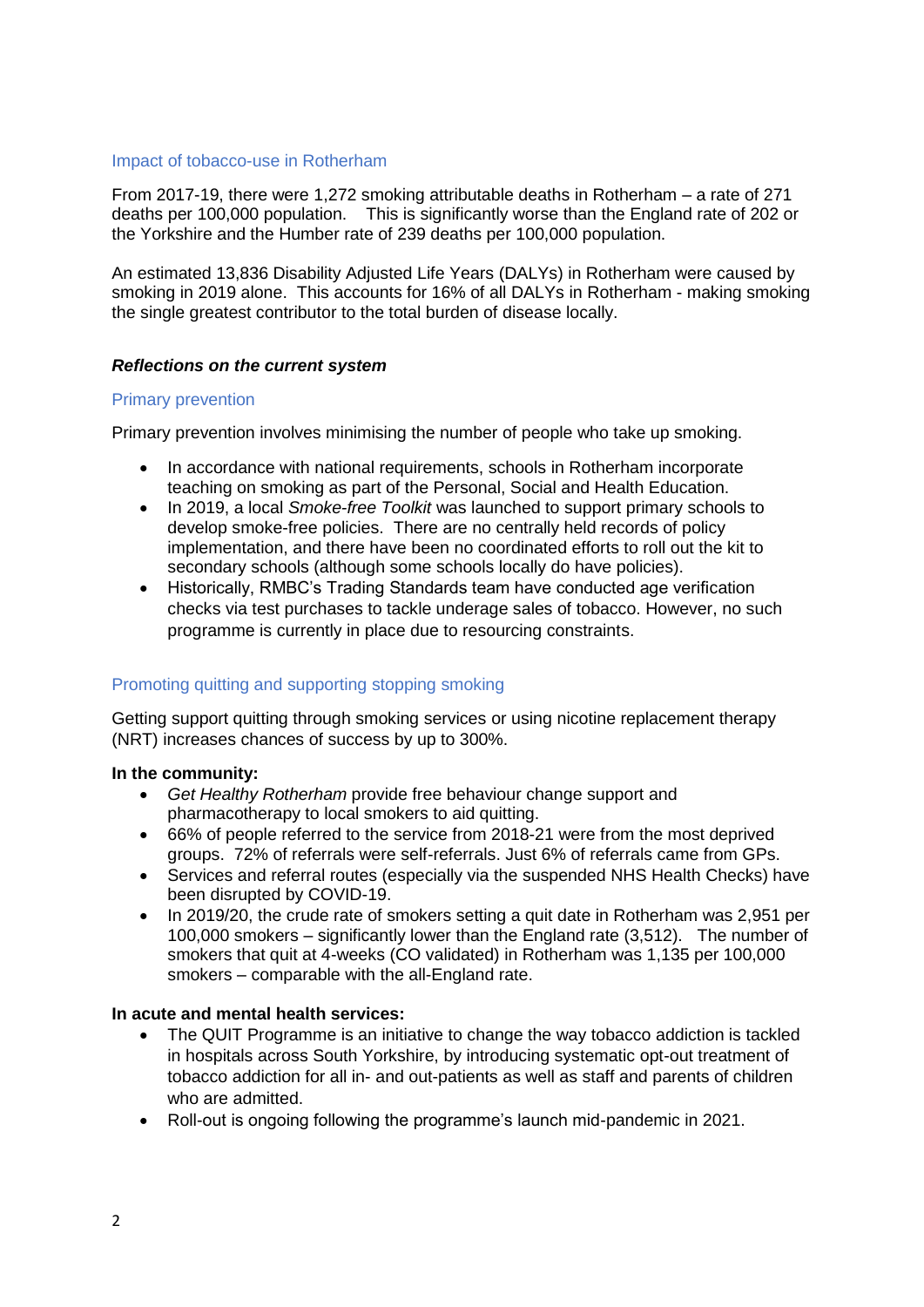# **In maternity services:**

- The local NHS Foundation trust provides a specialist smoking in pregnancy support service. All pregnant women are routinely tested for CO levels, referred for specialist midwife support on an opt basis if they do smoke, and given regular CO monitoring to assess ongoing smoking status. Support includes behavioural therapy, and NRT.
- The service has helped deliver significant reductions in rates of smoking at the time of delivery over 10 years, but local rates remain worryingly high.

# Enforcement of illicit and illegal tobacco control measures

Illicit tobacco offers a cheaper option for those who might otherwise see price as a reason to stop smoking.

- Rotherham Trading Standards Team aims to conduct two enforcement operations per year in response to received intelligence on illicit and illegal tobacco. These operations are conducted in close coordination with the South Yorkshire Police.
- Enforcement efforts were disrupted by COVID-19 in 2020, but the Trading Standards team resumed operations in late 2021 resulting in the seizure tobacco with an estimated resale value of over £24,000.

### Policy and governance

- Rotherham previously had a Tobacco Control Alliance, with multidisciplinary membership. The group has not met regularly for several years.
- Rotherham Council does have a Smokefree policy.

### *Recommendations*

- **Strategy:** Develop a Tobacco Control Strategy and Action Plan for Rotherham in response to the new National Tobacco Control Plan (once published). The strategy should be fully costed and aligned with the Rotherham Prevention and Health Inequalities strategy and action plan.
- **Targets:** Review and refine targets and progress indicators for Rotherham to enable meaningful tracking of progress against the strategy and action plan.
- **Governance:** Re-invigorate a local Tobacco Control Alliance for Rotherham. It is recommended that a strategic group should be formed on a time-limited basis to develop a strategy. A second operational group should be formed with a focus on implementation.
- **Resourcing:** Given the cost-effectiveness of tobacco control, the higher-thanaverage cuts made in resourcing for tobacco control locally, and the high burden of disease caused by smoking in Rotherham, funding for tobacco control should be increased to match national spend per head of population.
- **Reinvigorate primary prevention programming** in partnership with local primary and secondary schools, and by stepping-up work to reduce under-age sales.
- **Tackle inequalities:** In recognition that smoking behaviours are often replicated within families across generations, and that smoking is most prevalent amongst low income groups, it is recommended that Rotherham should explore opportunities to 'break the cycle' by providing intensive support to cut smoking amongst low-income families This could include the use of financial incentive programmes to encourage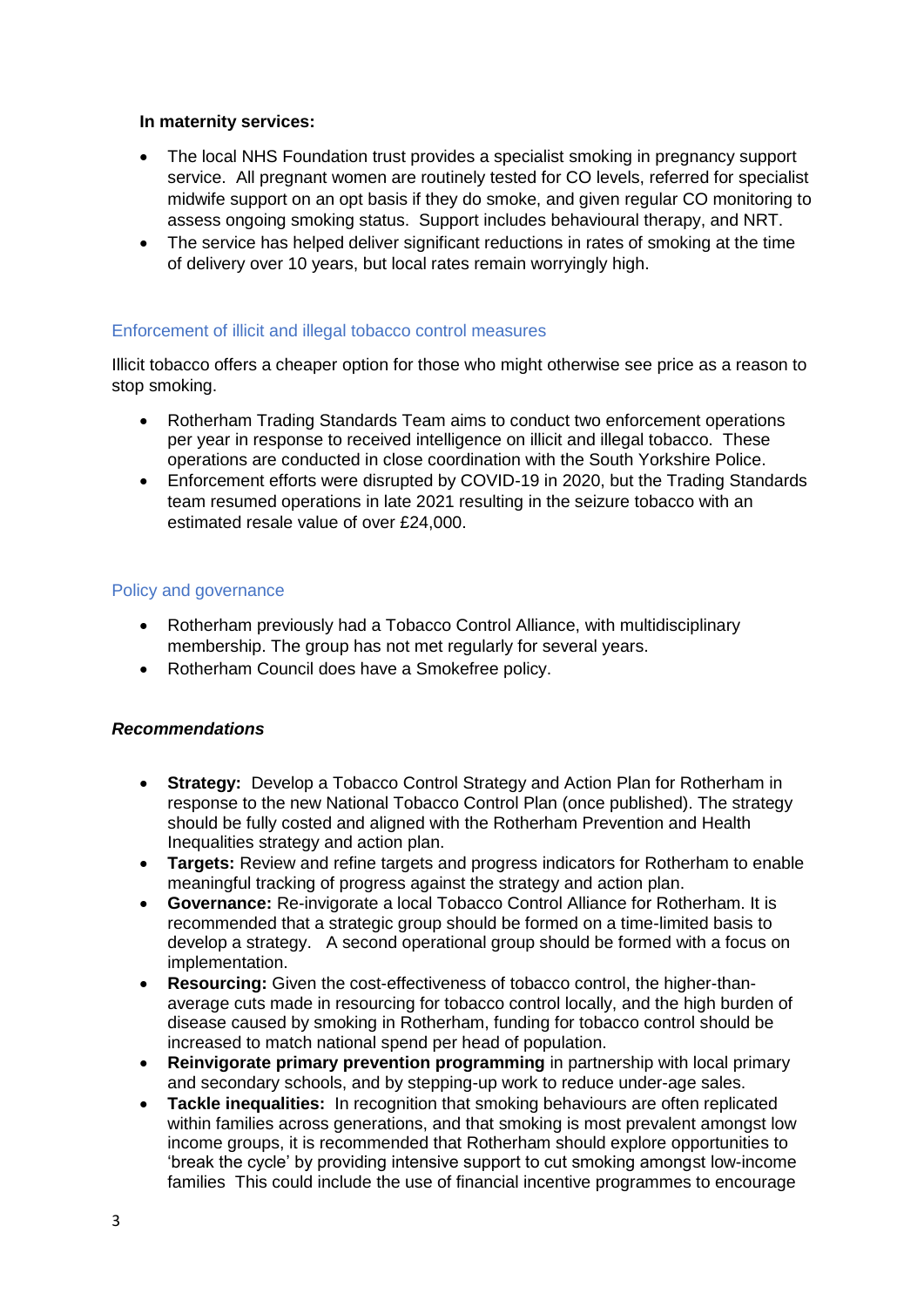quitting during pregnancy in low-income communities, as well as an intensive MECC approach across council teams.

 **Re-commission of community-based smoking cessation services** at the end of the current contract, with a focus on ensuring:

a. Provision of a universal offer with targeted programming for priority groups (potentially including manual workers; unemployed people; people with mental health illness; and family members of people receiving care through QUIT).

b. Continuity of care for people exiting other smoking cessation services (including QUIT / SATOD / RDASH services)

- c. High rates of referral from primary care.
- d. Alignment with effective service delivery models

e. Alignment with existing guidance around the value and risks of e-cigarettes to aid quitting

 **Data and monitoring:** Strengthen the use of existing data (e.g., data held by GPs and the CCG) data and consider investing in the generation of new data (e.g., through procurement of a geo-demography data package, or by conducting small scale qualitative data) to better identify and understand communities with high prevalence of smoking.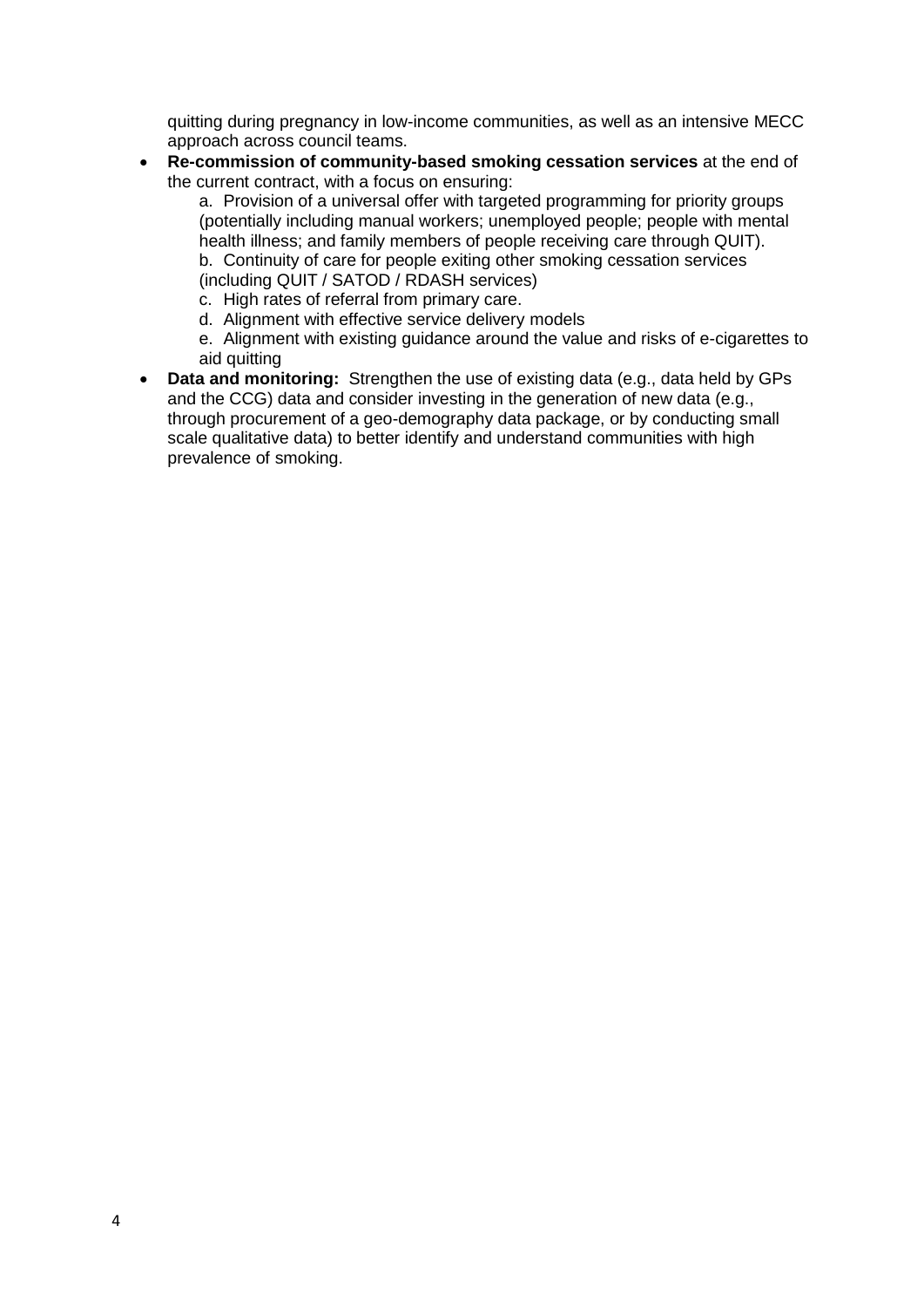# **Healthy weight**

### *Data headlines*

In general, Rotherham performs worse than the national average for most measures relating to weight. Of note, there is currently a lack of granular data locally (for example, prevalence of excess weight by age, sex, ethnicity or geography) which could be used to identify areas of highest need to target interventions.

# Excess Weight

The prevalence of excess weight has been increasing over time, both locally and nationally. Rotherham has a higher prevalence of excess weight than the national average.

- 26.6% of reception age children were overweight or obese in 2019/20, compared to 23.0% nationally
- 37.9% of Year 6 children were overweight or obese in 2019/20, compared to 35.2% nationally
- 72.9% of adults in Rotherham overweight or obese in 2019/20, compared to 62.8% nationally – this equates to around 150,000 adults in Rotherham with excess weight
- 28.3% of women in Rotherham were obese in early pregnancy in 2018/19, compared to 22.1% nationally
- National Child Measurement Programme data appears to show a significant increase in excess weight for 2020/21 (4.7%) which is likely to have been mirrored locally

# Underweight

Generally, there is a lack of local data about the prevalence of underweight in adulthood.

- 0.6% of reception age children were underweight in 2019/20, compared to 0.9% nationally
- 1.8% of Year 6 children were underweight in 2019/20, compared to 1.4% nationally
- Nationally, Health Survey for England data suggests that around 2% of the adult population (16+) are underweight – this would equate to around 3500 adults in Rotherham
- Nationally, referrals for childhood eating disorder services have doubled since the COVID-19 pandemic
- Note that undernourishment is not synonymous with underweight; people who are undernourished may be of a 'healthy' weight

# Physical Activity

- 42.4% of children and young people in Rotherham were considered physically active in 2018/19, compared to 46.8% nationally
- 64.3% of adults in Rotherham were considered physically active in 2019/20, compared to 66.8% nationally
- Uptake of cycling in Rotherham is particularly low, with just 0.3% of adults cycling for travel 3 or more days a week in 2018/19, compared to 3.1% nationally

### Risk factors

It should be noted that there is a lack of granular data available locally (for example, prevalence of excess weight by age, sex, ethnicity or geography.) However, national data and research highlights a number of risk factors associated with being overweight: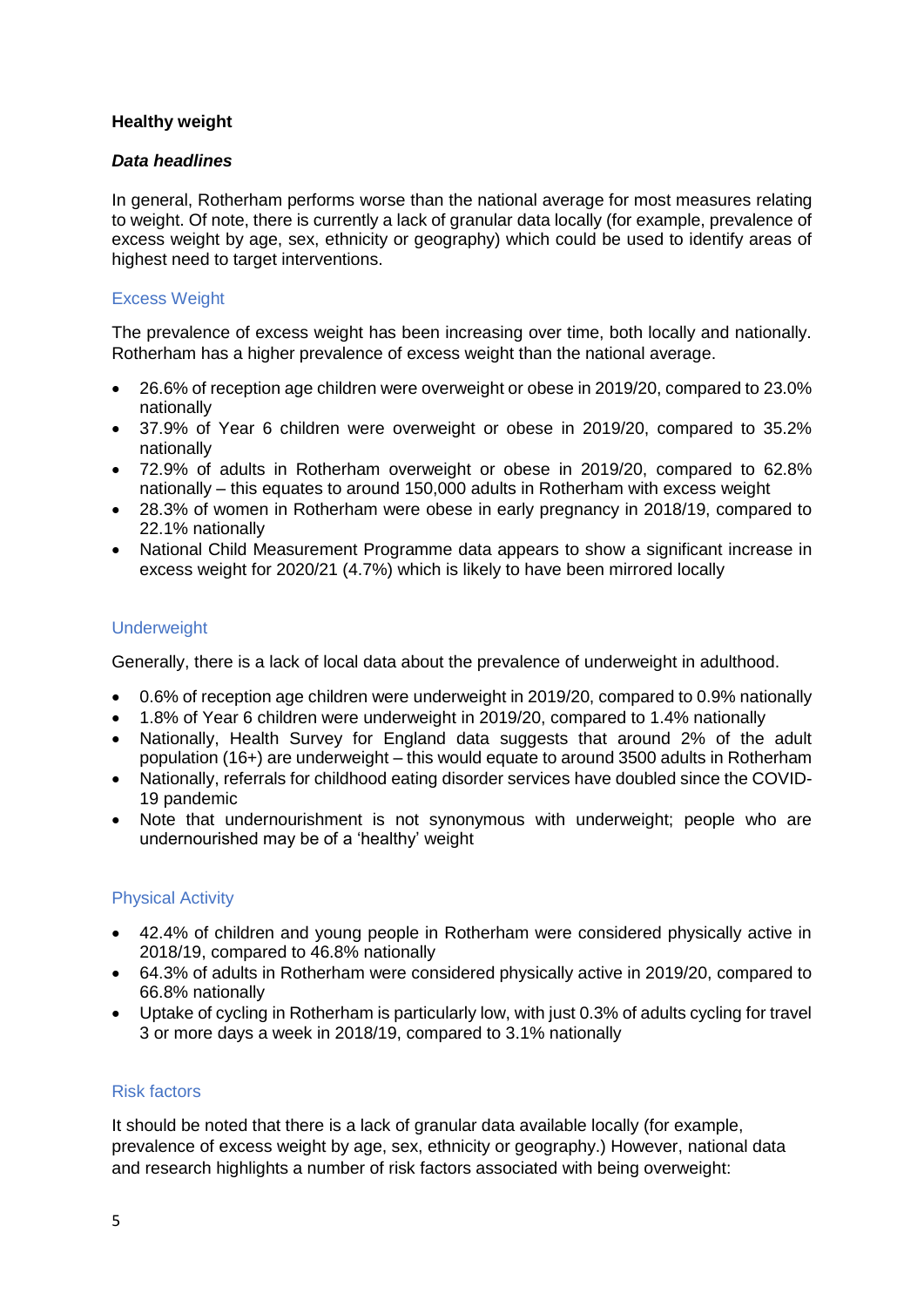- Men are more likely to be overweight, women to be obese.
- Increasing risk with increasing age, up until 65 years.
- Black and White British ethnic groups.
- Those living in areas of higher socioeconomic deprivation.
- Those with learning difficulties or mental health difficulties including SMI.
- Women identifying as lesbian or bisexual, heterosexual men.

There are also several risk factors associated with being underweight:

- Those aged 16-24 are the most likely to be underweight, with a decline towards middle age, and then an increase again towards older age.
- Women identifying as 'other' sexual orientation and men identifying as gay, bisexual or 'other' sexual orientation.
- People with learning disabilities.

# *Reflections on the current system in Rotherham*

Certain elements of the current system in Rotherham function well, especially where strong positive relationships exist between partners. Of note, some programmes seem to have had particular success where the non-physical-health benefits of exercise and diet have been the primary focus of activities (for example, mental wellbeing days or use of physical activity as a behaviour management tool in schools).

There are, however, some current issues within the system. These include:

- A lack of unified approach to ensuring a healthier weight
- Poor data quality
	- There is a lack local granularity on excess weight/physical activity which makes it hard to identify areas of highest need and therefore target services
	- Data is often self-reported, and people who respond to surveys may be more motivated to lose weight than non-responders
	- Can be difficult to measure the success of programmes (for example, continuation of physical activity at a different club is hard to capture)
	- May be less data about interventions in certain groups (for example, those with severe mental illnesses)
- A lack of single, clear, up-to-date resource to signpost people to
- The cost and location of currently available services means that those who probably have the greatest need are not always able to access services
- The projects that are available are often not sustainable due to funding or resourcing, which ties into difficulties with signposting people to resources
- Service users are not always at the right stage to consider changing certain health behaviours (e.g., diet alterations)

# *Recommendations*

Many potential actions to influence weight, diet and physical activity lie outside of the remit of Place. The recommendations below, however, are areas where practice could be improved locally:

 There should be a more joined-up approach to healthy weight across the borough, including a wide variety of partners from across the system